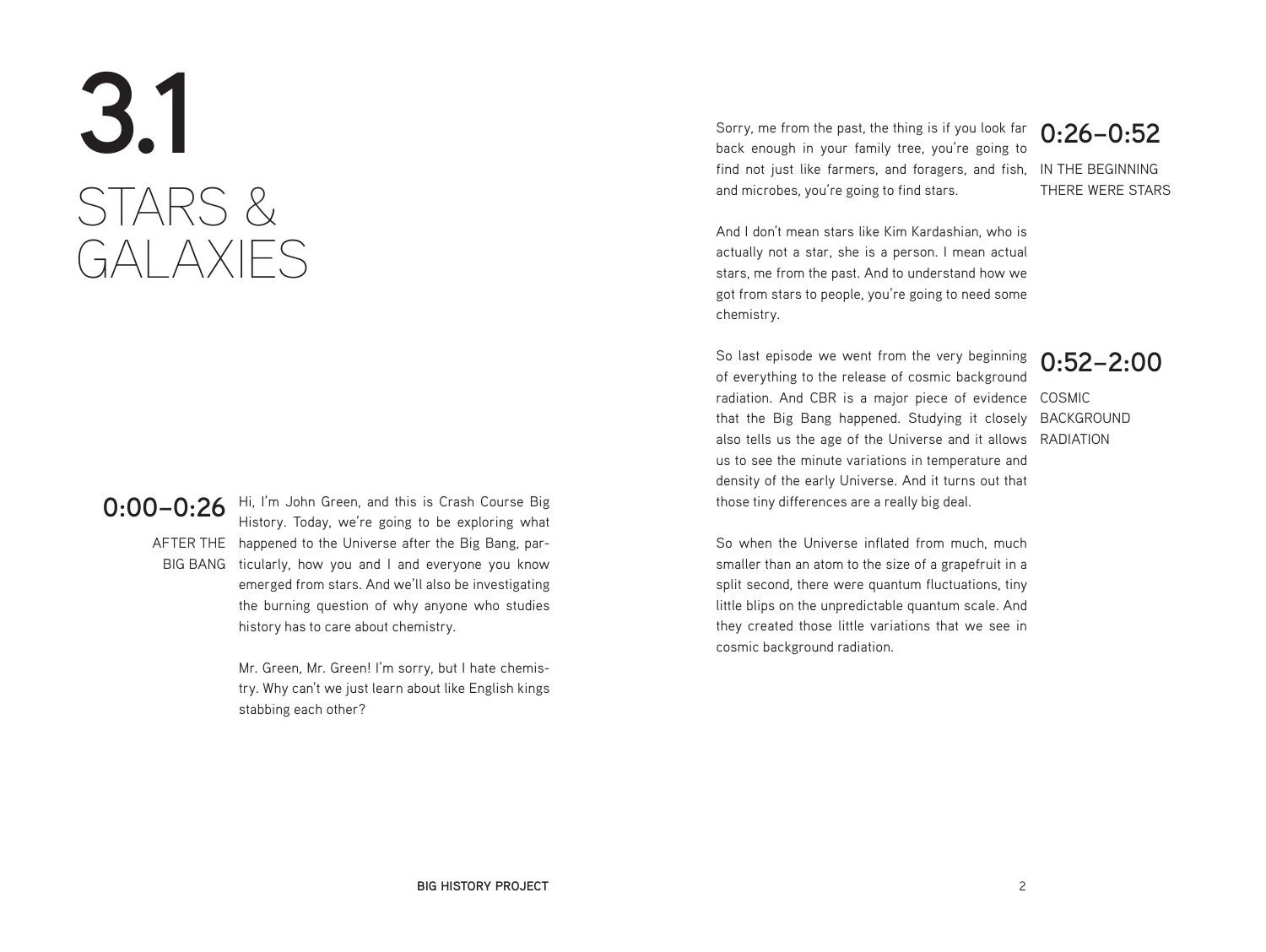And as the Universe continued to expand — I mean it is currently larger than a grapefruit  $-$  those variations in density were inflated to such a scale that gravity was able to take hold and start clumping together clouds of hydrogen and helium gas. So 380,000 years after the Big Bang, the Universe was becoming an increasingly cold and increasingly boring place. Like temperatures were no longer high enough to forge new elements, and if hydrogen and helium hadn't clumped together, nothing would have ever happened ever again.

# **2:00–2:54**

THE UNIVERSE gas floating around. Dull and gassy, just like North COOLS Dakota. I'm just kidding, North Dakota. You do have place with some clouds of hydrogen and helium a lot of natural gas, but you're very interesting. I mean you have Mount Rushmore. What's that? Oh, oh I see. Sorry, yeah, then...

Our Universe would just be a dull, homogeneous

But what happened is that while the Universe on the whole continued to cool, thanks to those tiny variations that emerged during inflation, certain pockets of the Universe were about to get very hot.

Indeed, a liberal dose of hot sauce was yet to come. Hydrogen and helium though are light gases; they are the lightest two elements. So light that they require very little encouragement to escape the Earth's atmosphere. But while the explosive force of the Big Bang flings matter and energy apart, gravity has the ability to pull tiny pockets of the cosmos back together, provided it has some wrinkles in the Universe to work with.

As gravity sucked hydrogen and helium atoms **2:55–3:34** together, enormous, thick clouds began to form. While the expansion of the Universe continued to HYDROGEN AND increase the gaps between these clouds, the den-HELIUM sity of these pockets also increased. The vastness of empty space began to be filled with tiny islands where atoms of hydrogen and helium were increasingly squished together.

Despite being the lightest of all the elements, the immense amount of all that gas built pressure up in the center. Increasing pressure meant increasing temperatures, just like after your 2:00 a.m. taco run, suddenly these gassy pockets were burning inside. It was in this rather uncomfortable state of heartburn that the first stars flared into life, roughly 100 million years after the Big Bang.

By a billion years after the Big Bang, the Universe **3:35–3:50** was starting to look like what we think of as a Universe. An immense vastness littered with hundreds THE UNIVERSE of billions of galactic islands containing hundreds APPEARS of billions of stars. And as recent work with Kepler space telescope has revealed, a mind-numbing number of planets.

So the Universe is big, it's really big. But it's not so **3:51–4:26** big that it's impossible for the average person to get a mental picture of like our neighborhood. Our SIZE OF THE galaxy, the Milky Way, formed from these galactic UNIVERSEmergers with other galaxies that stopped like around ten billion years ago. Our galaxy is about 100,000 light years across, which means that it takes, you know, 100,000 years for light to get across it.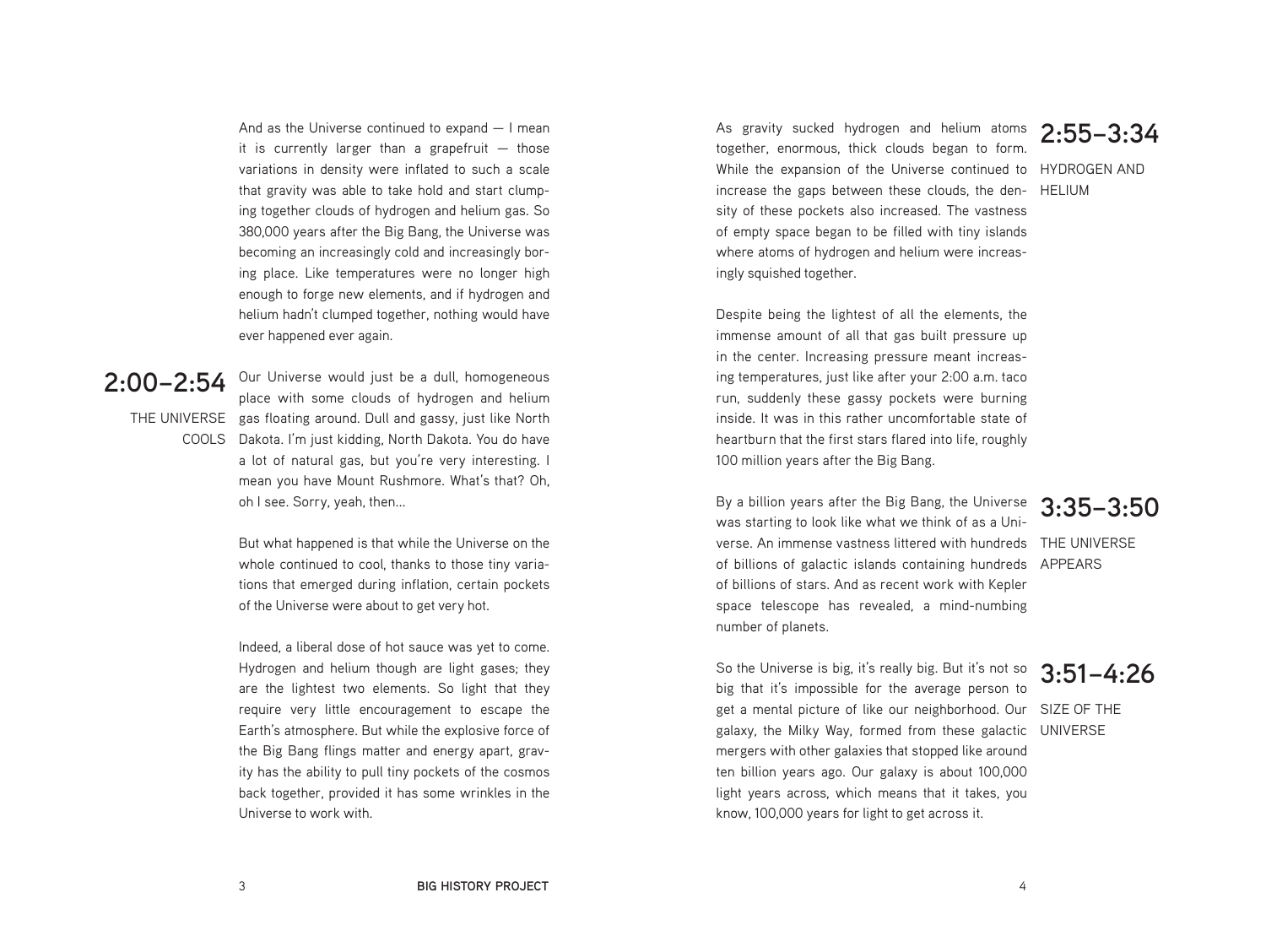And even if humans become like technologically capable of colonizing the galaxy in the next millions of years, our little galactic island is probably where we're going to stay just peeping out on the rest of the Universe.

### **4:27–5:14**

GALAXIES There hasn't been a merger between our galaxy and MERGE another for a long time, but our neighbor Androm-So there are between 200 and 400 billion stars in the Milky Way with huge distances between them. eda, which has closer to a trillion stars, is actually set to collide with us in 3.75 billion years.

> But don't worry, this isn't going to be like a car crash because the vast distances between stars make it very unlikely that stars will actually hit each other in such an event. Although many new stars will form.

> Instead of a car crash, think of like a three-billionyear-long tango of two graceful galactic dancers. This is going to totally mess up the constellations that we're familiar with now, but the good news is that by that time, the sun will have wiped out life on Earth regardless, so we won't have to worry about it.And the even better news is that let's face it, there's no way our species is making it until the sun wipes us out.

As far as these galactic islands go, ours is a modest size. Like Malin 1 is a spiral galaxy like ours, but it's a whopping 680,000 light years across. And the giant GALACTIC elliptical galaxy excitingly named M87 — because ISLANDS astronomers are so good at naming things  $-$  is 980,000 light years across. And with its radio jets, the elliptical galaxy Hercules  $A - \theta$  that's a slightly better name  $-$  is a whopping 1.5 million light years across from end to end.

Galactic islands are separated by millions and millions of light years. And the Virgo super cluster of galaxies to which the Milky Way belongs is roughly 110 million light years in diameter, and that's only one of many likely infinite super clusters in the Universe. Wait, literally infinite? Wow.

Unfortunately, we can't know whether the Universe **5:58–6:40** truly is infinite or not because of a little thing called the cosmic horizon. We can only see the light that THE COSMIC has reached us from the start of the Universe 13.8 HORIZONbillion years ago. Simply looking into the sky is an act of investigating history, and the farther we look back we begin to see more primitive things. The first stars in galaxies.

Mind you, the light we observe billions of years after it first shown and the continued expansion of the Universe means that the cosmic horizon is approximately 46 billion light years away by now. Roughly double that and you know that our little cosmic bubble is about 92 billion light years across. I mean compare that to our already huge 100,000 light year galaxy.

# **5:15–5:57**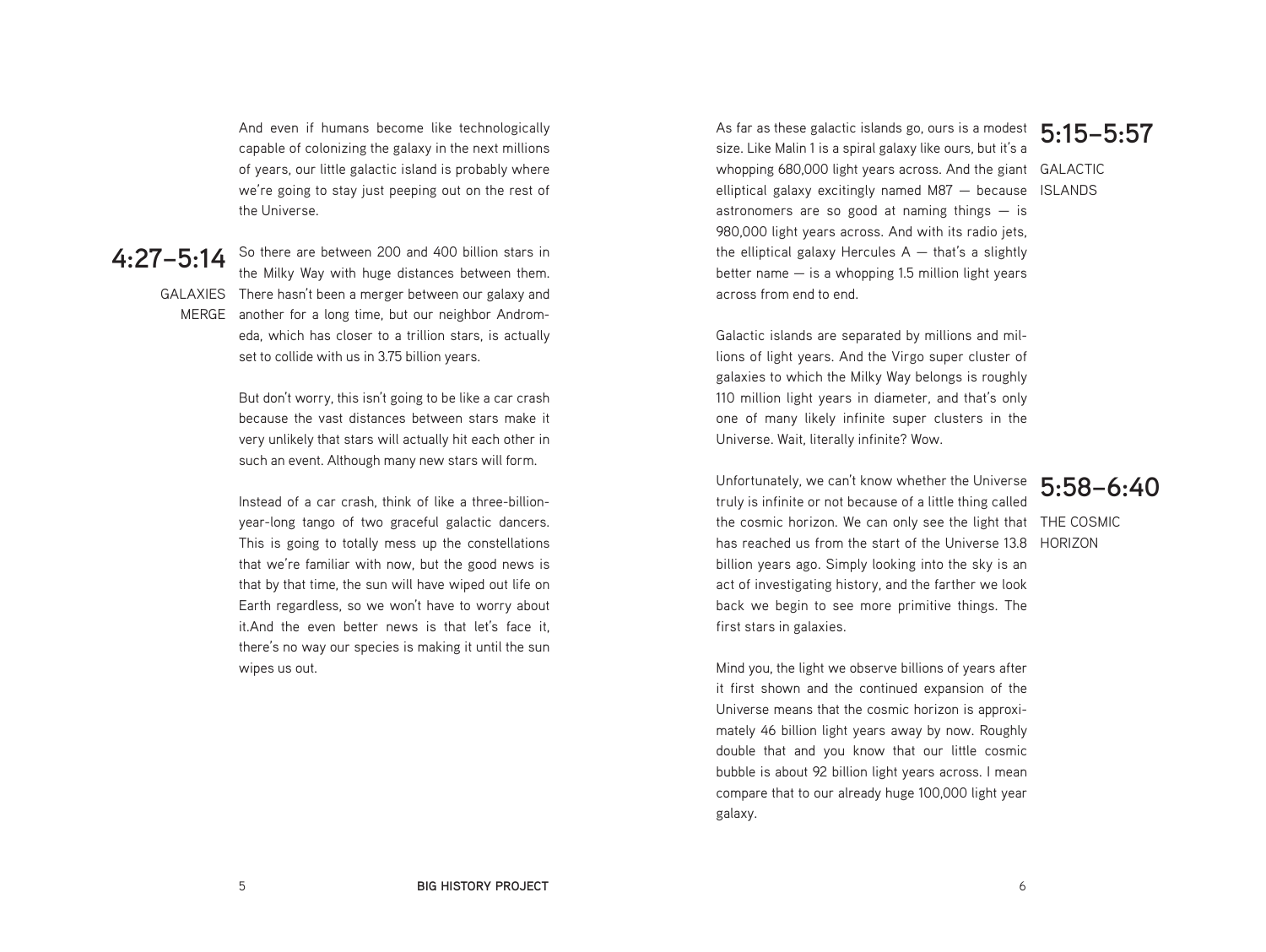

THE COSMIC inflating. And where our Universe is sort of one BUBBLE hole in a block of Swiss cheese, other holes might Just for a little bit of context...But beyond our little cosmic bubble there is more Universe, eternally exist in that block of cheese, multiple universes with laws of physics completely different from ours. I know, right, it's nuts! It's actually more like cheese, but it's nuts!

> But our cosmic bubble, while it's very large, is not such an intimidating place. Like it's pretty easy just to get a mental picture of it. A vast bubble with a lot of empty space and a light dusting of galaxies.

> To further this point, and don't take this too seriously, but in 2002, Karl Glazebrook and Ivan Baldry added up the light from 200,000 galaxies and determined that if you were able to stand outside our cosmic bubble and look at it with human eyes, the color of our Universe would be — wait for it: beige. That's a bit of a anticlimax, so they tried to dress it up by calling it cosmic latte. But I don't mind beige. I mean look, this stuff is gigantic and somewhat scary, but you can't be scared of beige.

> And a lot of cosmologists infuse their lessons with a sense of awe at this vast expanse. And that awe is certainly justified. I mean the Universe is literally awesome.

**7:59–8:22** Though let me ask you this, if you lived in New about the size of your city compared to, say, the WHERE THE miles and miles of the plains of Saskatchewan? So ACTION IS York City would you feel bashful or depressed yeah, there are millions and millions of light years of empty space, but it's empty space. One thing we find out about the rising complexity in Big History is just how unique some of these tiny areas of the Universe can be. This is where the action is.

**8:23–8:57** the gas clouds heat up, the atoms get jumpy, move STARS ARE BORN Enough of the pontification, let's get back to those gassy, heartburn-suffering stars. As core regions of faster and faster and collide with ever-increasing ferocity. Eventually it's ferocious enough to overcome the electric repulsion between the atoms, they fuse and the cloud officially becomes a star.

Hydrogen atoms fuse into helium atoms at about ten million degrees, releasing yet more energy. The sun is a massive hydrogen bomb in the sky. And the release of energy in just the right amounts is very good for us, provided we don't mess up the ozone layer too bad or spend too much time tanning on the beach.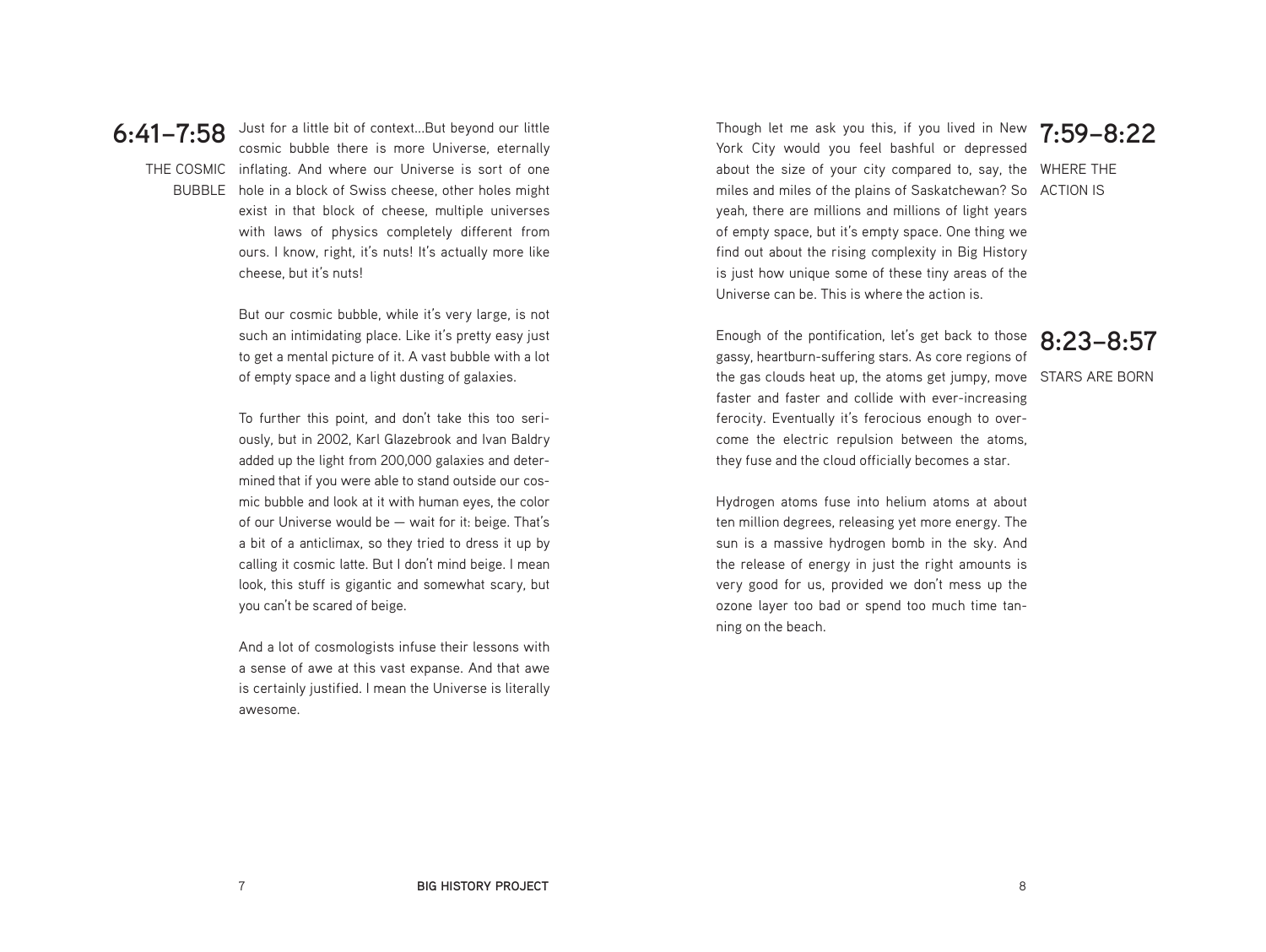

**8:58–9:42** When it comes to stars, size matters. If an initial Section 4.1 Computer than  $R\%$  of the size of our sup it'll SIZE MATTERS never form a star. Maybe only a brown dwarf. If the cloud is smaller than 8% of the size of our sun, it'll initial cloud is 60 to 100 times our sun it will probably split into two or more regions of stellar formation. If the cloud is between 8% and eight times the size of our sun it has a longer lifespan. Our sun is middle-aged and will last for about another five billion years. Much smaller stars may have lifespans of hundreds of billions of years. Large stars sometimes only live for a few hundred million years.

> As all stars run out of hydrogen and helium as fuel, the outer edges of the star swells up. Fusion of heavier elements occurs, requiring higher and higher temperatures, creating heavier and heavier elements, all the way up to iron.

### **9:43–10:24**

THE PERIODIC those heavier nuclei together. So how is the rest of TABLE the periodic table formed? When giant stars, eight But elements heavier than iron can't be created in the stars. There simply isn't enough energy to fuse to 60 times the size of our sun exhaust their fuel, they collapse. This may last no longer than a second, but it will be followed by a huge explosion.

> These explosions shine with the energy of billions of stars and combine with proton and neutron capture, supernova are responsible for creating the heavier elements of the periodic table. Flinging out these elements, the rest of the cosmos is fertilized and nourished by the ashes of dead stars.

Carl Sagan said it best, "We are made of star-stuff," and he really meant that. I mean you see this globe? It was made in the belly of a star. You see your com-WE ARE MADE puter? Made in the belly of a star. Your dog, made in OF STARSthe belly of a star. Your right hand, made in the belly of a star. Your left hand, potentially made in the belly of a different star.

**10:25–11:59**

Stellar evolution bridges the gap between the mindboggling origin of our Universe and the tangible material stuff that you see around you, and, in fact, the tangible material stuff that you are.

Humans haven't just appeared out of nowhere. We've changed form. We used to be much hotter, of course — I mean temperature-wise. This is why chemistry is important to understanding the grand narrative of 13.8 billion years. And it's also why we look at the big history of individual objects, something we call little big histories.

Like see this ring on my finger? I bought it in a jewelry store. A nice person sold it to me. A jeweler crafted it and miners dug it out of the ground. But it got there by being flung out of a huge star in a massive explosion billions of years ago. It wound up in our Solar System, was part of the tiny .1% of matter that didn't get sucked into the sun, accreted from the dusty debris in the one sliver of the Solar System where the Earth was. And because gold is an iron-loving element, it was more prone to sink to the center of the Earth, making it even more unlikely that it should be found on the Earth's crust.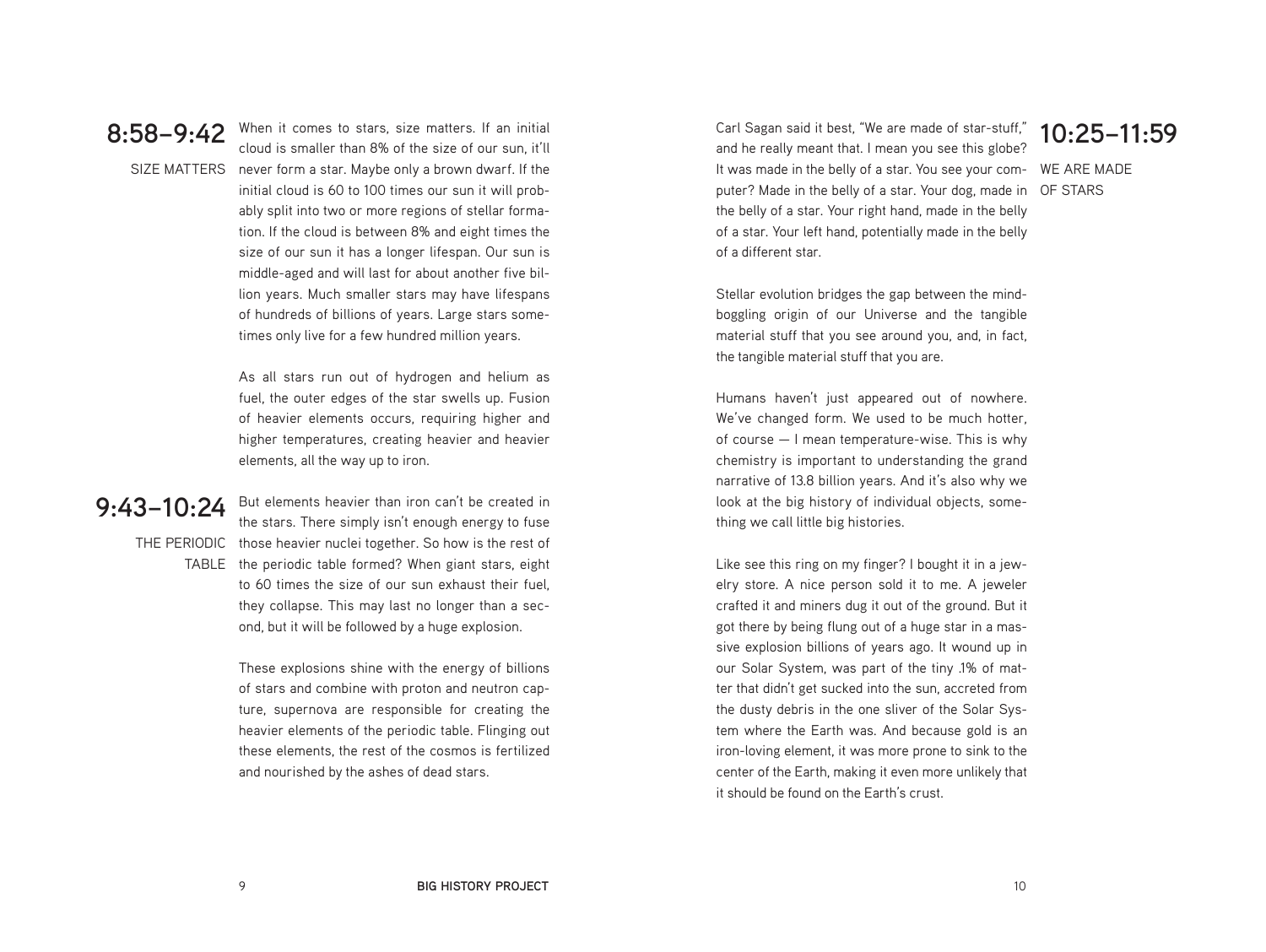Rare and shiny things are valued by a lot of human social orders, and during the agrarian era, gold became a sign of social standing and wealth. And in marriage tradition, giving someone an expensive gift can be a sign of esteem. Hence Sara and I spent \$450 on this, which we could have spent on an Xbox.

### **12:00–12:39**

WRINKLES IN THE years: rise in complexity. Wrinkles created stars, UNIVERSE stars created elements, and some of those elements Tiny wrinkles in the early Universe had a major impact on one of the unifying themes of 13.8 billion came together to form life, and, of course, us.

> Gradually, we see an increase in the number of connections and building blocks present in the Universe. For instance, a star's comprised primarily of two elements: hydrogen and helium.

> But here's the thing, if there had been no wrinkles in the early Universe, energy would have been evenly distributed across the cosmos. Without flow of energy, like say that through a star, no complexity could arise. None whatsoever.

This state of existence is called thermodynamic disequilibrium, which means that energy is not evenly distributed. **12:40–13:15**

THERMODYNAMIC DISEQUILIBRIUM

A simple structure like a star is big, but it's just a large pile of the lightest elements and doesn't score very high in energy flow density. Your brain is 75,000 times more complex than a similar size chunk of the sun. Its building blocks and nodes are way more intricate. Your brain has way more connections than there are stars in the galaxy.

You wouldn't think a story that spans cosmology. geology, biology, and human history would have a unifying theme, but rise in complexity is something that stretches across all 13.8 billion years. And it began with those tiny wrinkles in the early cosmos.

So now moving fast, I hope you see why a basic understanding of chemistry is important to understanding our ancestry. I mean stars are pretty CHEMISTRY IS much your great-great-great-et cetera grandpar-IMPORTANTents. And you wouldn't ignore your grandparents, would you?

# **13:16–13:37**

Mr. Green, Mr. Green, no, no way, I mean they're a big part of my plan to get a car for my 16th birthday.

That's really touching, me from the past. Also I've got bad news for you.